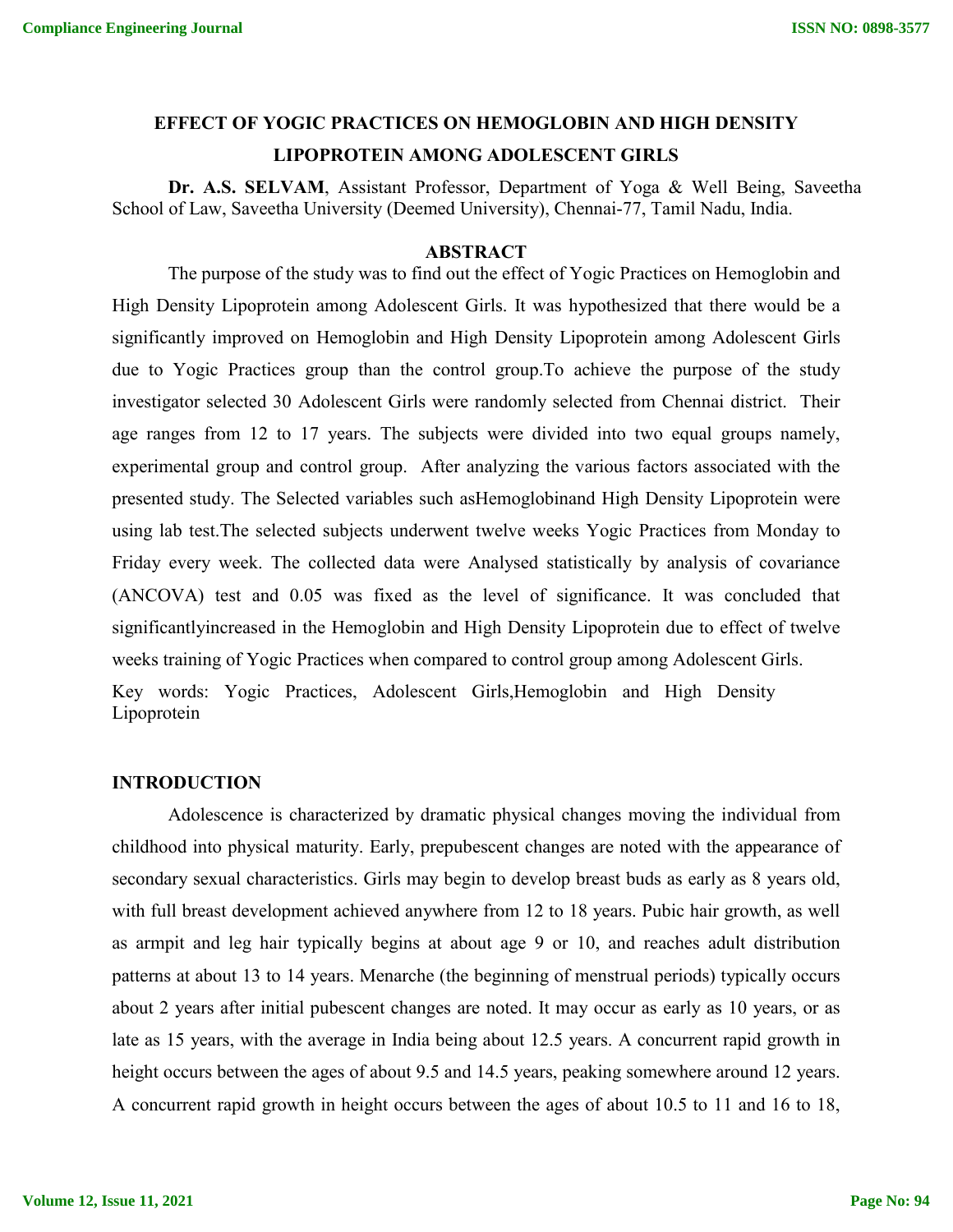peaking around age 14. The human body has several glands, many of which are ductless. The various hormones they produce kill germs in our body as they mingle with the blood. If these glands work as well as they should, we would all be disease-free. Yoga gives strength to these glands to do their job properly. Each gland secretes a different fluid that affects a different function in the body. Hormones secreted by ductless glands are very important for a healthy life. When hormones are at a particular performance level, the body can function to its optimum. The improper functioning of these glands is usually the primary cause of most diseases. Fortunately, there are yogic practices that activate each of these glands. (Dr.AnandhaBalayogiBhavanani, 2004). Hemoglobin and High Density Lipoprotein are both the most prevalent and most important factors affecting the blood function of the adolescent girls. Yogic Practices is one of the very antiquity and for most sciences. Yogic Practices helps to promote a balanced development of physical, mental and spiritual wellbeing**.**

#### **STATEMENT OF THE PROBLEM**

The purpose of the study was to find out the effect of Yogic Practices on Hemoglobin and High Density Lipoprotein among Adolescent Girls.

#### **HYPOTHESIS**

It was hypothesized that there would be a significantly improved on Hemoglobin and High Density Lipoprotein among Adolescent Girls due to Yogic Practices group than the control group.

#### **REVIEW OF RELATED LITERATURE**

**Marina Rai&Yoga .P(2019)** Conducted study on theeffect of yogic therapy on High density lipoprotein among high school girls.The purpose of the present study was to investigate the study on transcendental meditation and suryabhedana pranayama practices on life satisfaction among middle aged working women. To achieve the purpose of the study thirty working women were selected from Karaikudi, Tamilnadu, India during the year 2020. The subject's age ranges from 35 to 55 years. The selected subjects were divided into two equal groups consists of 15 subjects each namely experimental group and control group. The experimental group underwent a transcendental meditation and suryabhedana pranayama practices programme for six weeks. The control group was not taking part in any training during the course of the study. Life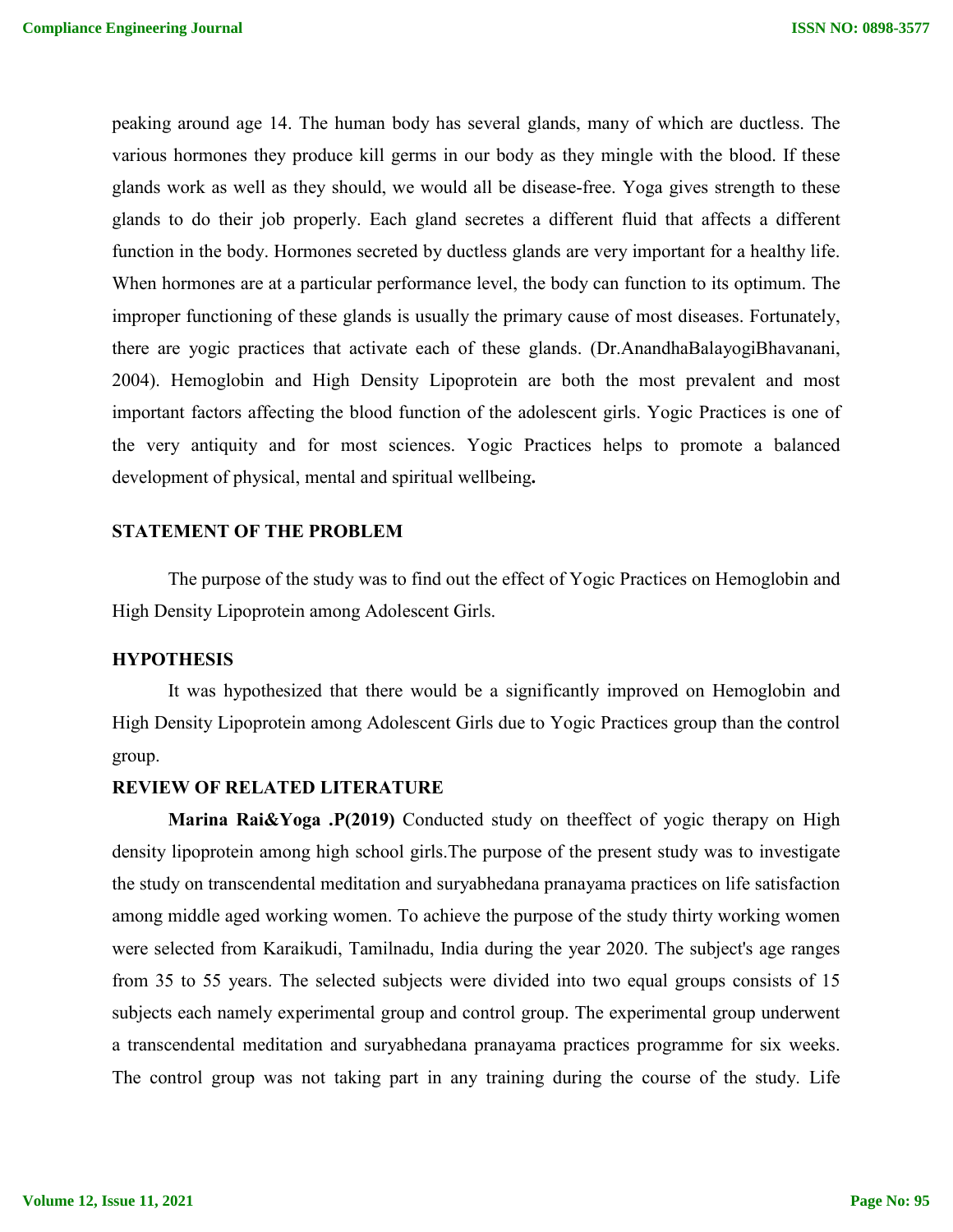satisfaction was taken as criterion variable in this study. The selected subjects were tested on Life satisfaction was measured through perceived scale. Pre-test was taken before the training period and post-test was measured immediately after the six week training period. Statistical technique't' ratio was used to analyse the means of the pre-test and post test data of experimental group and control group. The results revealed that there was a significant difference found on the criterion variable. The difference is found due to transcendental meditation and suryabhedana pranayama practices given to the experimental group on Life satisfaction when compared to control group.

**Jayachitra, D. (2018).**Conducted study on the effect of pranayama and bandha practices on selected physiological variables among adolescent girls. To achieve the purpose of the study, sixty female students studying in Rajiv Gandhi Ayurveda Medical College, Mahe, Pondicherry State, India were selected as subjects. The age of the subjects was ranged from 18 to 23 years and subjects with iron deficiency Anaemia wereonly selected for the present study. The selected subjects were randomly divided into four equal groups of 15 each. The group-Iwas given yogic therapy, group-II was provided supplementation of gooseberry with honey and group-III was given combined Yoga therapy and supplementation of gooseberry with honey for the period of twenty four weeks. The selected dependent variable hemoglobin concentration was assessed using standard tests and procedures, prior to and immediately after the training. Analysis of covariance (ANCOVA) was used as a statistical procedure to establish the significant difference, if any, existing between pretest and posttest data on selected dependent variable. It was concluded that the combined yoga therapy and supplementation of gooseberry with honey treatment was significantly better than isolated Yoga therapy and supplementation of gooseberry with honey treatments.

#### **METHODOLOGY**

For the purpose of these random groups experimental study. Thirty (30) Adolescent Girls in Chennai were selected at random as subjects based on their Hemoglobin and High Density Lipoprotein and their age was ranged from 12 to 17 years. Yogic Practices was given five days (Monday to Friday at 6.00 pm to 7.00 pm) per week for twelve weeks. All the subjects were randomly assigned to experimental groups and control group each consisted of 15 subjects. Experimental groups were involved in Yogic Practices (12) weeks and the control group kept in active rest. The Yogic Practices given to experimental group include Starting prayer, Loosening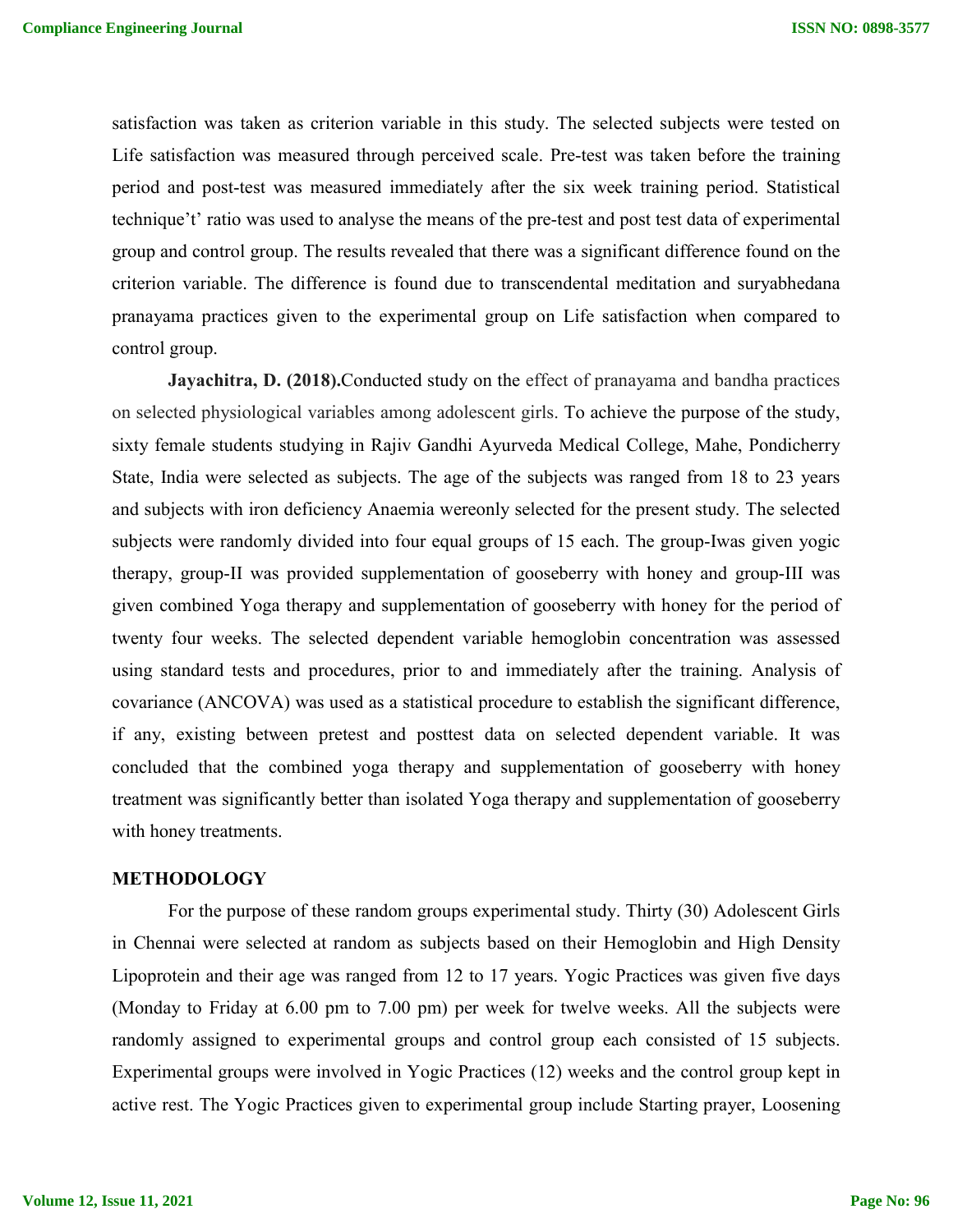the joining, Suryanamaskar, Padahasthasana, Trikonasana,Vrikshasana, Parvatasana, Gomukhasana, Paschimottasana, Ardhamatsyendrasana, Bhujangasana, Dhanurasana, Sarvangasana, Shasangasana,Kapalabati, Sheetali, Bhramari pranayamas, OM Chanting, NadiShodhana, Shavasana, Yoga Nidra (Relaxation) Techniques. Initially pre-test was taken and after the experimental period of twelve weeks, post-test was taken from all the two groups.The Selected variables such asHemoglobinand High Density Lipoprotein were using lab test. The differences between initial and final Hemoglobin and High Density Lipoprotein were considered as the effect of Yogic Practices on selected subjects. Analysis of Covariance (ANCOVA) was used to find out the difference among the experimental and control groups. The test of significance was fixed as 0.05 level of confidence.

### **RESULTS AND DISCUSSION**

The data pertaining to the variables collected from the two groups before and after the training period were statistically analyzed by using Analysis of Covariance (ANCOVA) to determine the significant difference and tested at 0.05 level of significance.

#### **RESULTS ON HEMOGLOBIN**

The Analysis of Covariance (ANCOVA) on Hemoglobin Yogic Practices and control group was analyzed and are presented in table-I

| <b>Test</b>     | <b>EXP</b>   | <b>CON</b>   | $S\mathbf{V}$  | <b>SS</b> | Df          | <b>MS</b> | F        |  |  |
|-----------------|--------------|--------------|----------------|-----------|-------------|-----------|----------|--|--|
|                 | <b>GROUP</b> | <b>GROUP</b> |                |           |             |           |          |  |  |
| Pre test        |              |              | <b>Between</b> | 0.02      | $\mathbf 1$ | 0.02      |          |  |  |
| <b>Mean</b>     | 8.65         | 8.6          | <b>Within</b>  | 11.93     | 28          | 0.42      | 0.05     |  |  |
| Post test       |              |              | <b>Between</b> | 11.89     | 1           | 5.94      |          |  |  |
| <b>Mean</b>     | 9.83         | 8.57         | <b>Within</b>  | 10.61     | 28          | 0.37      | 15.68*   |  |  |
| <b>Adjusted</b> |              |              | <b>Between</b> | 11.26     | $\mathbf 1$ | 5.63      |          |  |  |
| test Mean       | 9.81         | 8.59         | <b>Within</b>  | 6.15      | 27          | 0.22      | $24.72*$ |  |  |
| mean            |              |              |                |           |             |           |          |  |  |
| difference      | 1.18         | 0.02         |                |           |             |           |          |  |  |

| <b>Table-I</b>                                                |
|---------------------------------------------------------------|
| <b>COMPUTATION OF ANALYSIS OF COVARIANCE ON HEMOGLOBIN OF</b> |
| <b>EXPERIMENTAL GROUPS CONTROL GROUP (in score g/dl)</b>      |

**\*Significant at 0.05 level of confidence (Table F ratio at 0.05 level of confidence for df 1 and**   $28 = 4.20$ , 1 and  $27 = 4.21$ ).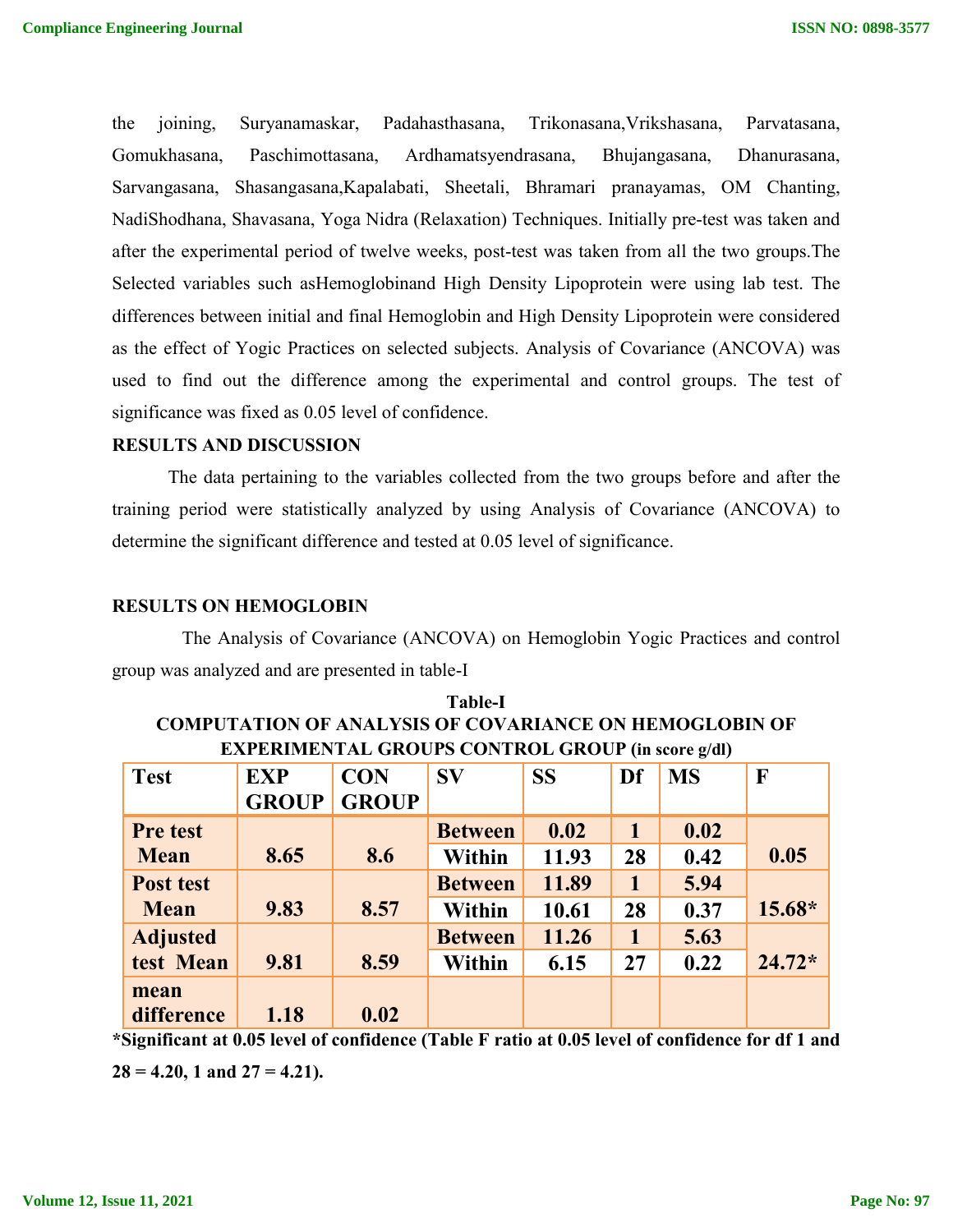The obtained F-ratio value for the Hemoglobin were greater than the table value, it indicates that there was a significant difference among post test and adjusted post-test means of the Yogic Practices group than the control group. The pre-test, post-test and adjusted post-test mean values of Yogic Practices and the control group on Hemoglobinwere graphically presented in Figure 1.



# **BAR DIAGRAM SHOWING THE MEAN DIFFERENCE OF YOGIC PRACTICES GROUP AND CONTROL GROUP ON HEMOGLOBIN(in score g/dl g/dl)**

**Figure 1**

# **RESULTS ON HIGH DENSITY LIPOPROTEIN**

# **COMPUTATION OF ANALYSIS OF COVARIANCE ON HIGH DENSITY LIPOPROTEIN OF EXPERIMENTAL GROUPS AND CONTROL GROUP GROUP(in score g/dl) Table-II**

| Ξ.                                                                                                                                  | 8<br>7.5     |              |                |                 |              |           |          |  |  |
|-------------------------------------------------------------------------------------------------------------------------------------|--------------|--------------|----------------|-----------------|--------------|-----------|----------|--|--|
|                                                                                                                                     |              | Pre test     | Post test      | <b>Adiusted</b> |              |           |          |  |  |
| *Significant at 0.05 level of confidence                                                                                            |              |              |                |                 |              |           |          |  |  |
| <b>RESULTS ON HIGH DENSITY LIPOPROTEIN</b>                                                                                          |              |              |                |                 |              |           |          |  |  |
| <b>Table-II</b>                                                                                                                     |              |              |                |                 |              |           |          |  |  |
| <b>COMPUTATION OF ANALYSIS OF COVARIANCE ON HIGH DENSITY</b><br>LIPOPROTEIN OF EXPERIMENTAL GROUPS AND CONTROL GROUP(in score g/dl) |              |              |                |                 |              |           |          |  |  |
|                                                                                                                                     |              |              |                |                 |              |           |          |  |  |
| <b>Test</b>                                                                                                                         | <b>EXP</b>   | <b>CON</b>   | $S_{V}$        | <b>SS</b>       | Df           | <b>MS</b> | F        |  |  |
|                                                                                                                                     | <b>GROUP</b> | <b>GROUP</b> |                |                 |              |           |          |  |  |
| <b>Pre test</b>                                                                                                                     |              |              | between        | 1.63            | $\mathbf{1}$ | 1.63      |          |  |  |
| <b>Mean</b>                                                                                                                         | 55.06        | 54.6         | within         | 150.53          | 28           | 5.37      | 0.30     |  |  |
| Post test                                                                                                                           |              |              | <b>between</b> | 73.63           | $\mathbf{1}$ | 36.81     |          |  |  |
| <b>Mean</b>                                                                                                                         | 57.53        | 54.4         | within         | 139.33          | 28           | 4.97      | $7.39*$  |  |  |
| <b>Adjusted</b>                                                                                                                     |              |              | between        | 57.35           | $\mathbf{1}$ | 28.67     |          |  |  |
| test Mean                                                                                                                           | 57.35        | 54.57        | within         | 53.20           | 27           | 1.97      | $14.55*$ |  |  |
| mean                                                                                                                                |              |              |                |                 |              |           |          |  |  |
| difference                                                                                                                          | 2.46         | 0.2          |                |                 |              |           |          |  |  |
| Significant at 0.05 level of confidence (Table F ratio at 0.05 level of confidence for df                                           |              |              |                |                 |              |           |          |  |  |

**\* Significant at 0.05 level of confidence (Table F ratio at 0.05 level of confidence for df 1 and 28 = 4.20, 1 and 27 = 4.21).**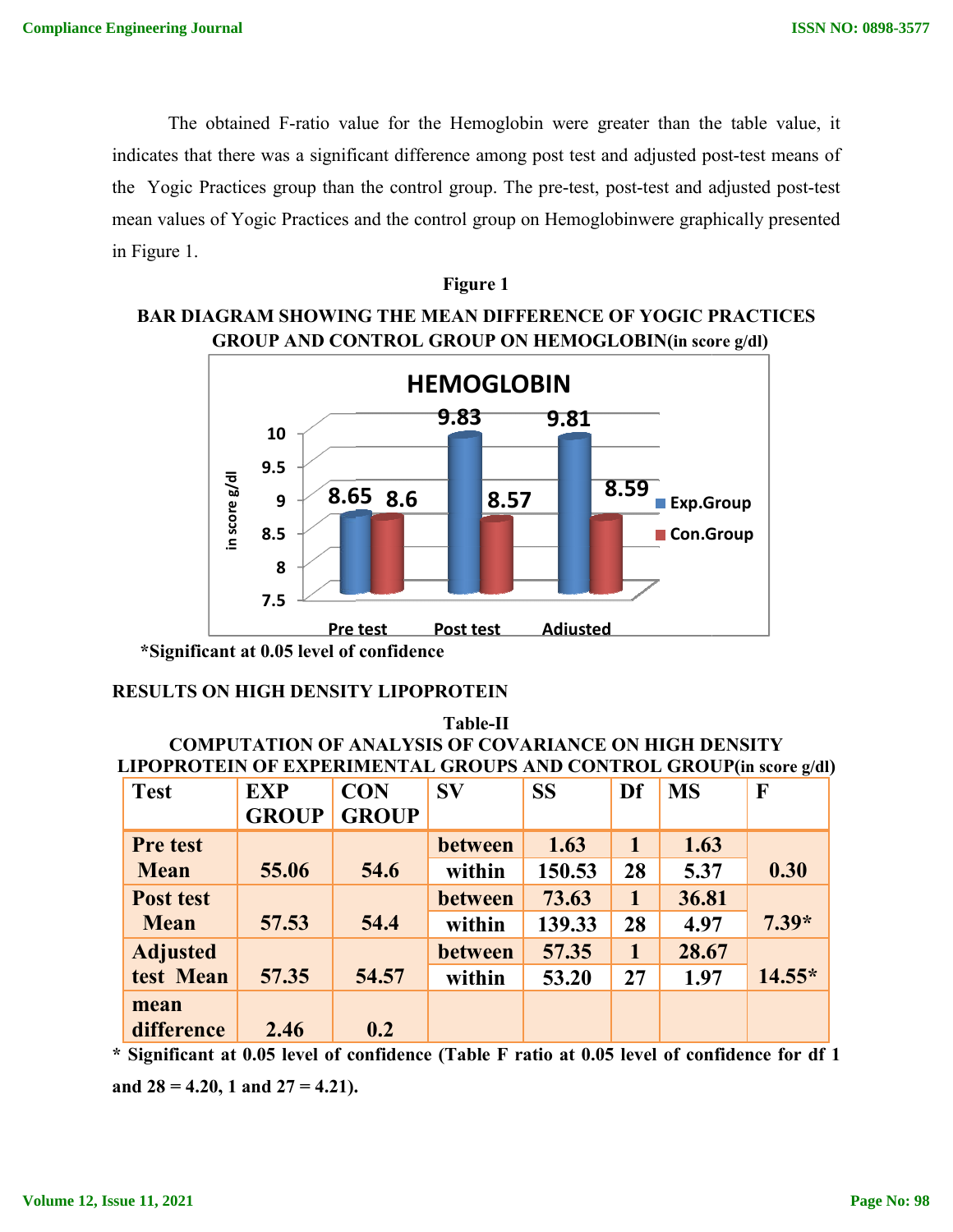The obtained F-ratio value for the High Density Lipoprotein were greater than the table The obtained F-ratio value for the High Density Lipoprotein were greater than the table<br>value, it indicates that there was a significant difference among post test and adjusted post-test means of the Yogic Practices group than the control group. The pre-test, post-test and adjusted post-test mean values of Yogic Practices and the control group on High Density Lipoprotein were graphically presented in Figure 2.

**Figure 2**



**\*Significant at 0.05 level of confidence**

## **CONCLUSIONS**

It was concluded that there was significantlyincreased in the Hemoglobin and High Density Lipoprotein due to effect of twelve weeks training of Yogic Practices when compared to control group among Adolescent Girls.

## **REFERANCES**

- B.K.S.Iyengar, (1993) The Illustrated Light on Yoga, U.K., Harper Collins Publishers Pp.45
- Swamysathyanandhasaraswathy (2008) Asana Pranayama Mudra Bandha, Ttrust, Mugar, Bihar India: Yoga Publications.